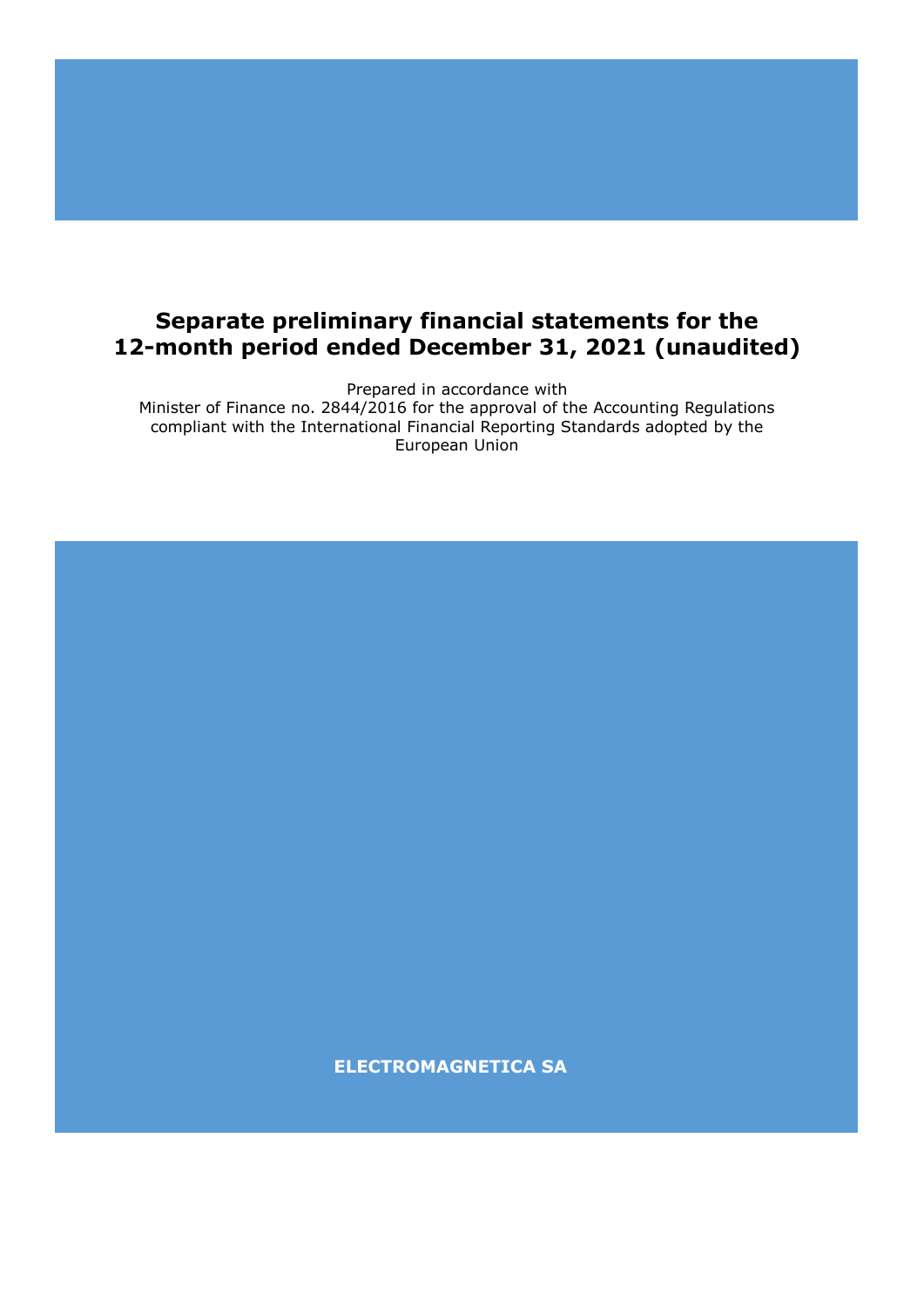# **CONTENTS PAGE**

| PRELIMINARY SEPARATE STATEMENT OF PROFIT OR LOSS AND OTHER COMPREHENSIVE<br>INCOME | $\mathcal{P}$ |
|------------------------------------------------------------------------------------|---------------|
| PRELMINARY SEPARATE STATEMENT OF FINANCIAL POSITION                                | 3             |
| PRELIMINARY SEPARATE STATEMENT OF CASH FLOWS                                       | 4             |
| PRELIMINARY SEPARATE STATEMENT OF CHANGES IN EQUITY                                | 5             |
| NOTES TO THE PRELIMINARY SEPARATE FINANCIAL STATEMENTS                             |               |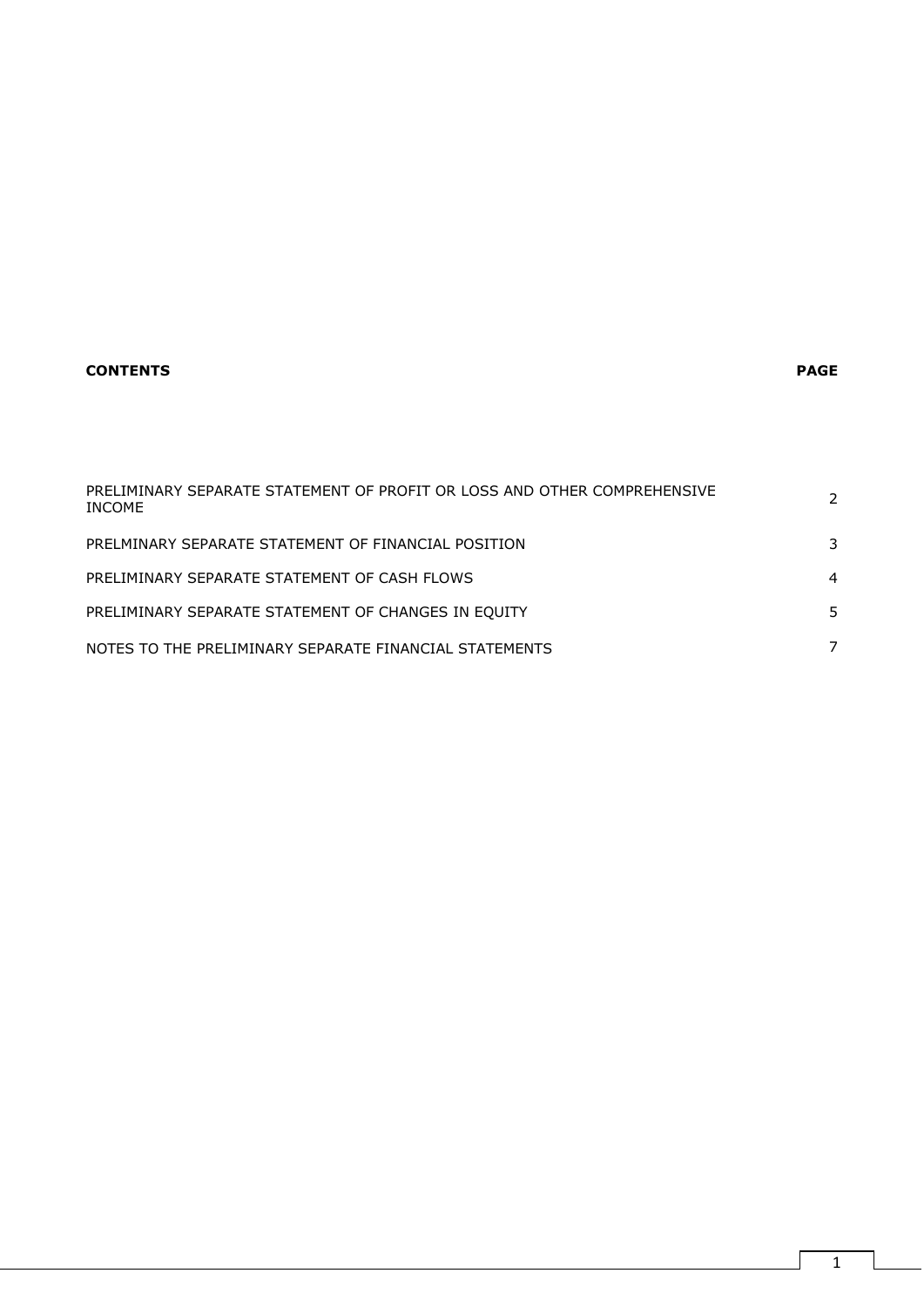#### **ELECTROMAGNETICA SA PRELIMINARY SEPARATE STATEMENT OF PROFIT OR LOSS AND OTHER COMPREHENSIVE INCOME FOR THE 12- MONTH PERIOD ENDED DECEMBER 31,2021 (UNAUDITED) (all amounts are expressed in RON,unless otherwise specified)**

| Q4            | Q4            |                                                                                          |             | Year            | Year           |
|---------------|---------------|------------------------------------------------------------------------------------------|-------------|-----------------|----------------|
| 2021          | 2020          |                                                                                          | <b>Note</b> | 2021            | 2020           |
| 64,799,148    | 70,298,051    | <b>Revenues</b>                                                                          | 4.1         | 340,745,893     | 283,151,730    |
| 4,108         | 61,201        | Investment income                                                                        |             | 338,665         | 932,082        |
| 3,309,833     | 8,431,060     | Other net income and<br>expenses                                                         |             | 3,909,884       | 10,794,514     |
| 1,428,891     | 1,563,228     | Changes in inventories of<br>finished goods and work in<br>progress                      |             | 6,672,706       | 7,934,317      |
| 2,434,910     | 91,032        | Own work capitalized                                                                     |             | 3,978,888       | 1,481,686      |
| $-44,765,473$ | $-54,359,834$ | Raw materials and<br>consumables used                                                    |             | -293,207,949    | $-219,528,624$ |
| $-8,573,864$  | -7,884,769    | Employee-related expenses                                                                |             | $-32,660,256$   | -30,490,094    |
| $-2,018,241$  | $-2,285,771$  | Expenses related to<br>depreciation and impairment                                       |             | $-8,789,780$    | $-10,199,234$  |
| $-12,212,332$ | $-12,503,792$ | Other expenses                                                                           |             | $-36,614,462$   | $-37,943,201$  |
| $-346,857$    | $-3,313,094$  | Financial expenses                                                                       |             | $-1,193,187$    | $-3,947,166$   |
| 4,060,124     | 97,313        | Loss/Profit before tax                                                                   |             | $-16,819,598$   | 2,186,009      |
| 524,305       | 680,783       | Income tax                                                                               |             | 706,132         | 138,292        |
| 4,584,429     | 778,096       | Loss/Profit of the period                                                                |             | $-16, 113, 467$ | 2,324,301      |
|               |               | <b>Other comprehensive</b><br>income:<br>of which:                                       |             |                 |                |
|               |               | Other comprehensive income<br>thatcannot be reclassified to<br>profit or loss, of which: |             |                 |                |
| 47,508,201    |               | - Revaluation surplus for<br>tangible assets                                             |             | 47,508,201      |                |
| $-7,601,312$  |               | - Deferred tax recognized in<br>equity                                                   |             | $-7,601,312$    |                |
| 310,169       |               | - Restatement of deferred tax<br>for revaluation of assets<br>written off                |             | 311,570         | 338            |
| 44,801,487    | 778,096       | Rezultat global al perioadei                                                             |             | 24,104,992      | 2,324,639      |

These preliminary separate financial statements were approved for issue by the management as at February 17, 2022:

**Managing Director Economic Manager**

**EUGEN SCHEUŞAN CRISTINA FLOREA**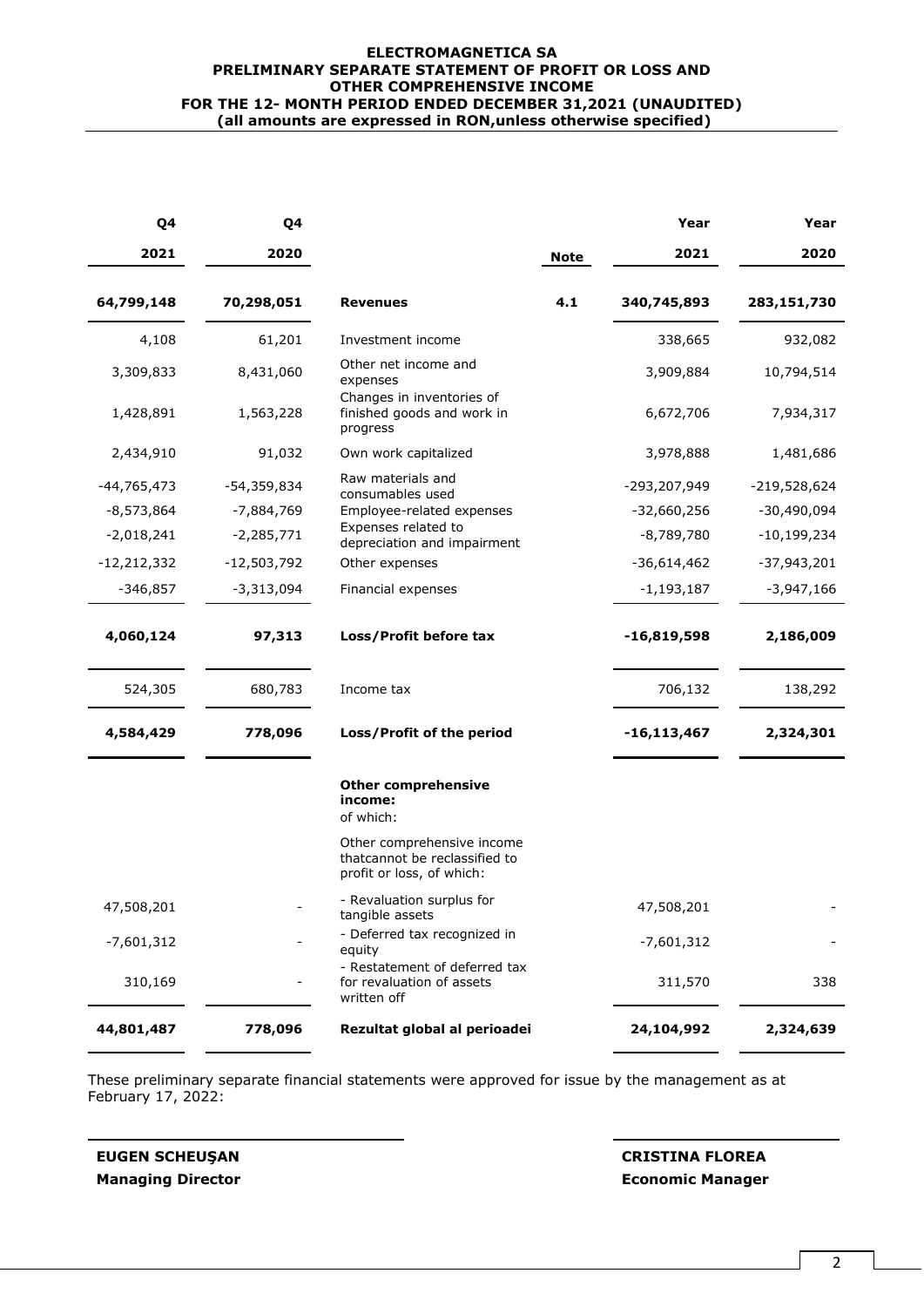#### **ELECTROMAGNETICA SA PRELIMINARY SEPARATE STATEMENT OF FINANCIAL POSITION AS AT DECEMBER 31,2021 (UNAUDITED) (all amounts are expressed in RON, unless otherwise specified)**

|                                                                                                                                                             | <b>Note</b>       | December 31,<br>2021                                          | December 31,<br>2020                                           |
|-------------------------------------------------------------------------------------------------------------------------------------------------------------|-------------------|---------------------------------------------------------------|----------------------------------------------------------------|
| <b>ASSETS</b>                                                                                                                                               |                   |                                                               |                                                                |
| <b>Non-current assets</b><br>Property, plant and equipment<br>Investment property<br>Intangible assets<br>Investments in related entities                   | 4.2<br>4.2<br>4.2 | 319,558,500<br>14,649,783<br>141,598<br>841,908               | 275,703,825<br>11,114,654<br>291,521<br>841,408                |
| Other long-term non current assets<br>Assets related to the rights of use                                                                                   | 4.2               | 14,540,480<br>1,433,898                                       | 19,804,010<br>2,085,114                                        |
| Total non-current assets                                                                                                                                    |                   | 351,166,167                                                   | 309,840,532                                                    |
| <b>Current assets</b><br>Inventories<br>Trade receivable<br>Cash and cash equivalents<br>Other current assets<br>Current tax assets                         | 4.2<br>4.2<br>4.2 | 18,121,309<br>71,277,365<br>2,923,410<br>2,069,666<br>599,937 | 13,402,675<br>58,611,348<br>20,108,460<br>1,882,350<br>949,937 |
| <b>Total current assets</b>                                                                                                                                 |                   | 94,991,688                                                    | 94,954,770                                                     |
| Total assets                                                                                                                                                |                   | 446,157,855                                                   | 404,795,302                                                    |
| <b>EQUITY AND LIABILITIES</b>                                                                                                                               |                   |                                                               |                                                                |
| Equity<br>Share capital<br>Reserves and other equity<br>Retained earnings                                                                                   | 4.2<br>4.2        | 67,603,870<br>216,140,275<br>75,584,806                       | 67,603,870<br>176,146,894<br>91,473,196                        |
| Total equity attributable to company's<br>shareholders                                                                                                      |                   | 359,328,951                                                   | 335,223,960                                                    |
| <b>Non-current liabilities</b><br>Trade payables and other liabilities<br>Investment subsidies<br>Deferred tax liabilities<br>Leasing debts                 | 4.2               | 1,737,076<br>4,083,869<br>23,318,956<br>794,234               | 1,168,772<br>4,247,088<br>16,735,345<br>1,312,782              |
| <b>Total non-current liabilities</b>                                                                                                                        |                   | 29,934,135                                                    | 23,463,987                                                     |
| <b>Current liabilities</b><br>Trade payables and other liabilities<br>Investment subsidies<br>Provisions<br>Current income tax liabilities<br>Leasing debts | 4.2               | 53,709,372<br>163,219<br>2,341,163<br>681,015                 | 42,982,576<br>163,219<br>2,156,891<br>804,669                  |
| <b>Total current liabilities</b>                                                                                                                            |                   | 56,894,768                                                    | 46,107,356                                                     |
| <b>Total liabilities</b>                                                                                                                                    |                   | 86,828,904                                                    | 69,571,343                                                     |
| <b>Total equity and liabilities</b>                                                                                                                         |                   | 446,157,855                                                   | 404,795,302                                                    |

These preliminary separate financial statements were approved for issue by the management as at February 17, 2022:

**EUGEN SCHEUŞAN CRISTINA FLOREA Managing Director Economic Manager**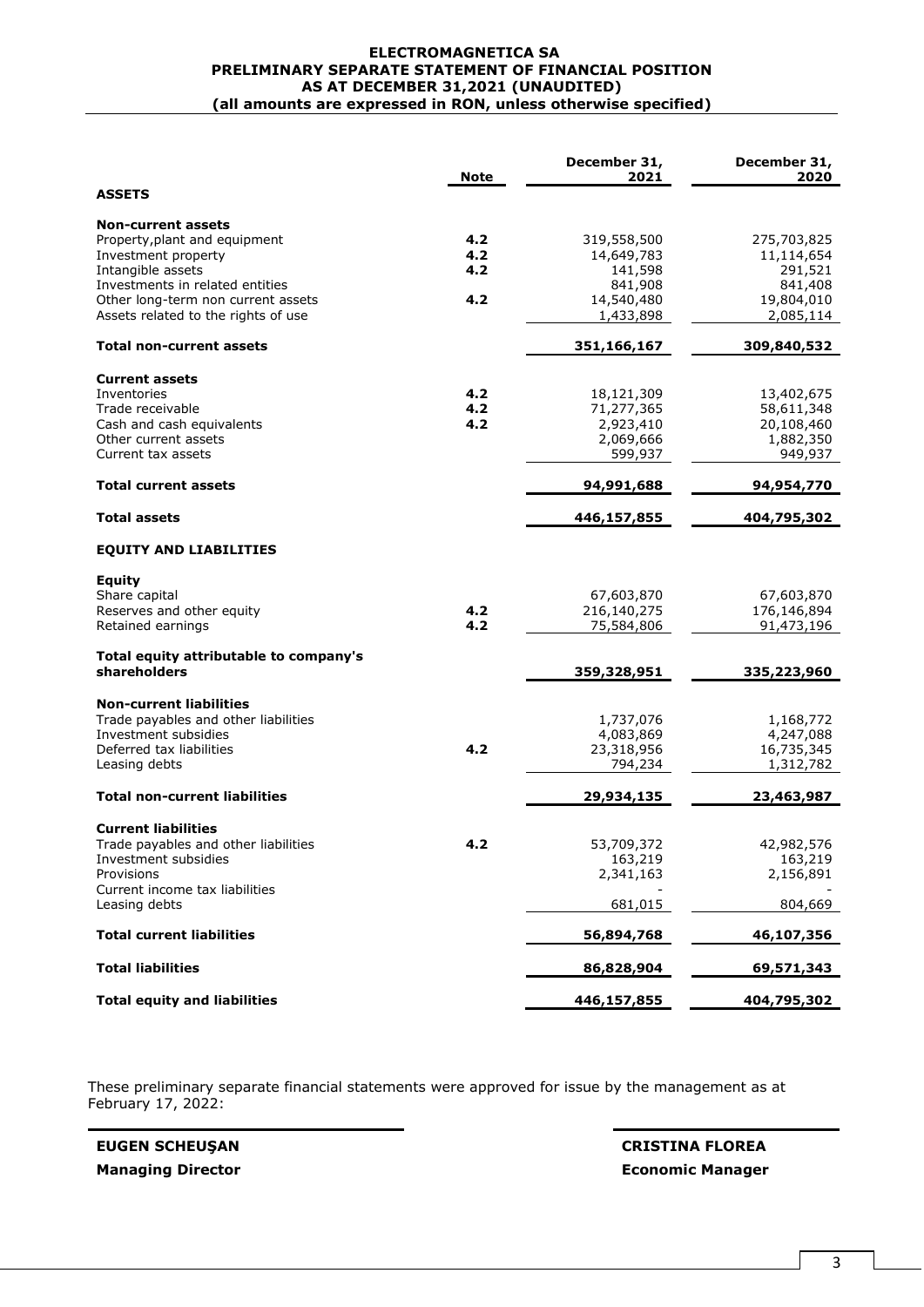#### **ELECTROMAGNETICA SA PRELIMINARY SEPARATE STATEMENT OF CASH FLOWS FOR THE 12-MONTH PERIOD ENDED DECEMBER 31,2021 (UNAUDITED) (all amounts are expressed in RON,unless otherwise specified)**

| Q             | Q4            |                                                                                          | Anul           | Anul           |
|---------------|---------------|------------------------------------------------------------------------------------------|----------------|----------------|
| 2021          | 2020          |                                                                                          | 2021           | 2020           |
|               |               | Cash flows from operating activities:                                                    |                |                |
| 66,981,924    | 62,700,106    | Cash receipts from customers                                                             | 306,040,320    | 269,512,673    |
| -49,757,087   | $-48,126,632$ | Payments to suppliers                                                                    | $-280,003,053$ | $-213,497,721$ |
| $-7,616,281$  | $-7,339,340$  | Payments to employees                                                                    | $-30,902,954$  | $-30,210,304$  |
| -17,863,974   | -5,767,879    | Other operating activities                                                               | $-31,107,741$  | $-23,666,376$  |
| $-8,255,418$  | 1,466,256     | Cash generated by/ (used in)<br>operating activities                                     | -35,973,428    | 2,138,273      |
| $-152,958$    | -904          | Interest paid                                                                            | $-380,531$     | $-25,010$      |
|               |               | Income tax paid                                                                          |                | $-649,137$     |
| -8,408,376    | 1,465,353     | Net cash used in operating activities                                                    | -36,353,959    | 1,464,125      |
| $-47,652$     | -69,597       | Cash flows from investing activities:<br>Acquisition of property, plant and<br>equipment | $-922,052$     | $-844,660$     |
|               | 46,529        | Proceeds from sale of non-current-assets                                                 | 25,000         | 46,529         |
| 4,244         | 72,916        | Interest received                                                                        | 48,029         | 298,949        |
|               |               | Dividends received                                                                       | 291,009        | 637,245        |
| $-43,407$     | 49,847        | Net cash used in investing activities                                                    | -558,014       | 138,063        |
| 18,020,684    | 9,009,584     | Cash flows from financing activities:<br>Proceeds from loans                             | 95,904,347     | 43,070,898     |
| $-10,404,352$ | $-9,009,584$  | Cash repayments of amounts borrowed                                                      | $-75,002,540$  | -43,070,898    |
| $-267,145$    | $-317,437$    | Paid leasing                                                                             | $-1,078,259$   | $-1,250,651$   |
| $-15,918$     | $-20,468$     | Interest paid                                                                            | $-74,089$      | $-83,838$      |
| -4,834        | 313,715       | Dividends paid                                                                           | -22,536        | $-1,870,422$   |
| 7,328,435     | $-24,190$     | Net cash used in financing activities                                                    | 19,726,923     | $-3,204,911$   |
| $-1,123,348$  | 1,491,010     | Net (decrease)/increase of cash and<br>cash equivalents                                  | $-17,185,050$  | -1,602,723     |
| 4,046,759     | 18,617,450    | Cash and cash equivalents at<br>beginning of period                                      | 20,108,460     | 21,711,183     |
| 2,923,410     | 20,108,460    | Cash and cash equivalents at end of<br>period                                            | 2,923,410      | 20,108,460     |

These preliminary separate financial statements were approved for issue by the management as at February 17, 2022:

**EUGEN SCHEUŞAN CRISTINA FLOREA Managing Director Economic Director**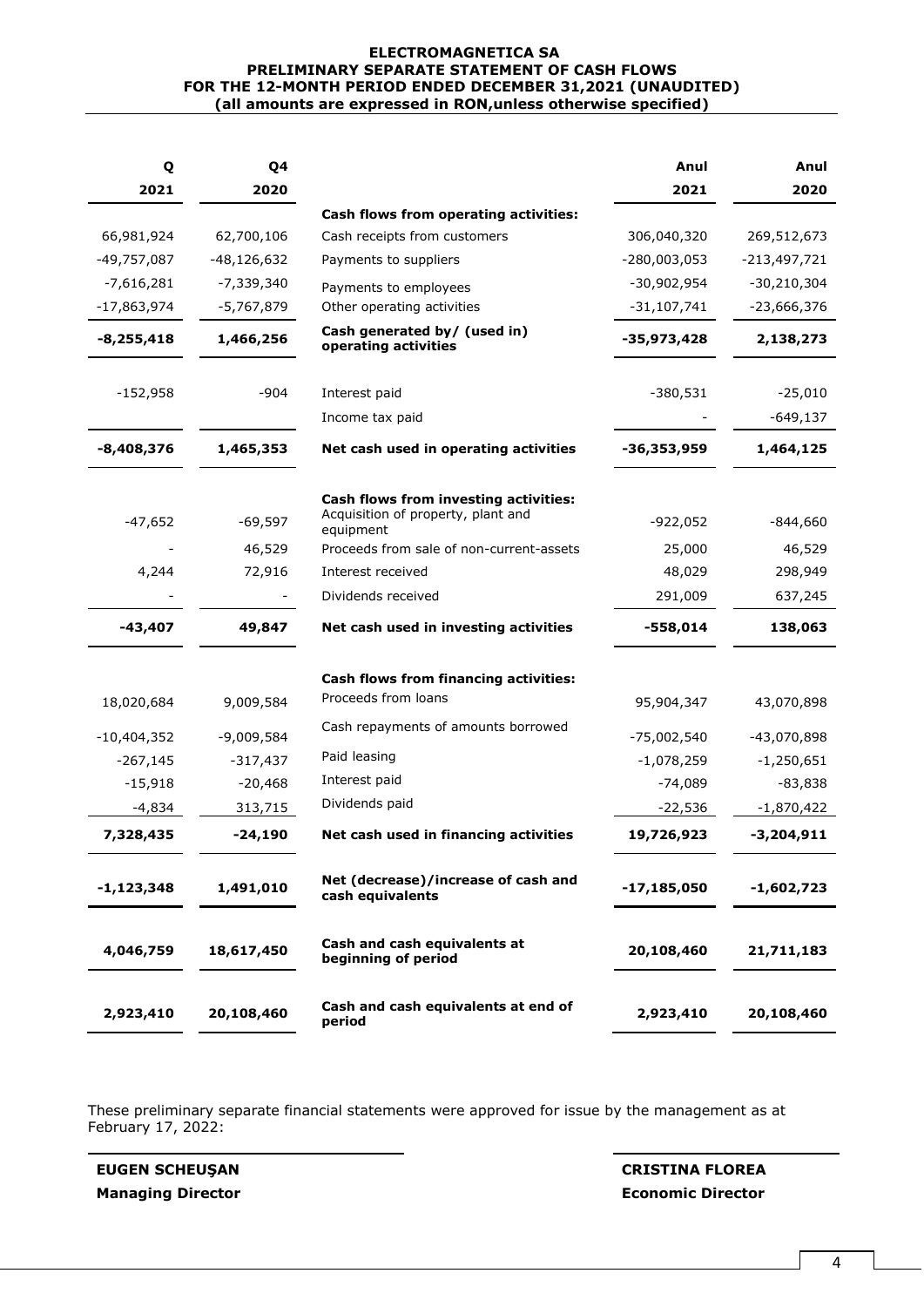#### **ELECTROMAGNETICA SA PRELIMINARY SEPARATE STATEMENT OF CHANGES IN EQUITY FOR THE 12-MONTH PERIOD ENDED DECEMBER 31, 2021(UNAUDITED) (all amounts are expressed in RON,unless otherwise specified)**

|                                                                                                                                                                       | <b>Share</b><br>capital | <b>Retained</b><br>earnings | <b>Tangible</b><br>assets<br>revaluation<br>reserve | Other<br>reserves | Legal reserve | Other equity<br>items | <b>Total equity</b> |
|-----------------------------------------------------------------------------------------------------------------------------------------------------------------------|-------------------------|-----------------------------|-----------------------------------------------------|-------------------|---------------|-----------------------|---------------------|
| Balance as of January 1, 2021                                                                                                                                         | 67,603,870              | 91,473,196                  | 110,800,133                                         | 64,516,529        | 19,789,854    | -18,959,622           | 335,223,960         |
| Comprehensive income for the period:                                                                                                                                  |                         |                             |                                                     |                   |               |                       |                     |
| Current result                                                                                                                                                        |                         | $-16, 113, 467$             |                                                     |                   |               |                       | $-16, 113, 467$     |
| Other comprehensive income:                                                                                                                                           |                         |                             |                                                     |                   |               |                       |                     |
| Setup of legal reserve                                                                                                                                                |                         | $-109,300$                  |                                                     | 109,300           |               |                       |                     |
| Revaluation surplus for tangible assets                                                                                                                               |                         |                             | 47,508,201                                          |                   |               |                       | 47,508,201          |
| Deferred tax recognized in equity<br>Transfer of revaluation reserve to retained<br>earnings following the depreciation of<br>revalued tangible assets or written off |                         |                             |                                                     |                   |               | $-7,601,312$          | $-7,601,312$        |
| assets                                                                                                                                                                |                         | 4,130,249                   | $-4,130,249$                                        |                   |               |                       |                     |
| Transfer deferred tax recognized in equity<br>to retained earnings<br>Impozit amanat ca urmare a scoaterii din                                                        |                         | $-1,580,870$                |                                                     |                   |               | 1,580,870             |                     |
| evidență a activelor corporale                                                                                                                                        |                         |                             |                                                     |                   |               | 311,570               | 311,570             |
| Transfer of the retained earnings to reserves                                                                                                                         |                         | $-2,215,001$                |                                                     | 2,215,001         |               |                       |                     |
| Total comprehensive income for the<br>period                                                                                                                          |                         | $-15,888,389$               | 43,377,952                                          | 2,324,301         |               | $-5,708,872$          | 24,104,992          |
| Transactions with shareholders,<br>directly registered to equity:                                                                                                     |                         |                             |                                                     |                   |               |                       |                     |
| Other items                                                                                                                                                           |                         |                             |                                                     |                   |               |                       |                     |
| Balance as of December 31, 2021                                                                                                                                       | 67,603,870              | 75,584,806                  | 154,178,085                                         | 66,840,830        | 19,789,854    | $-24,668,494$         | 359,328,951         |

These preliminary separate financial statements were approved for issue by the management as at February 17, 2022:

**EUGEN SCHEUŞAN CRISTINA FLOREA**

**Managing Director Economic Manager**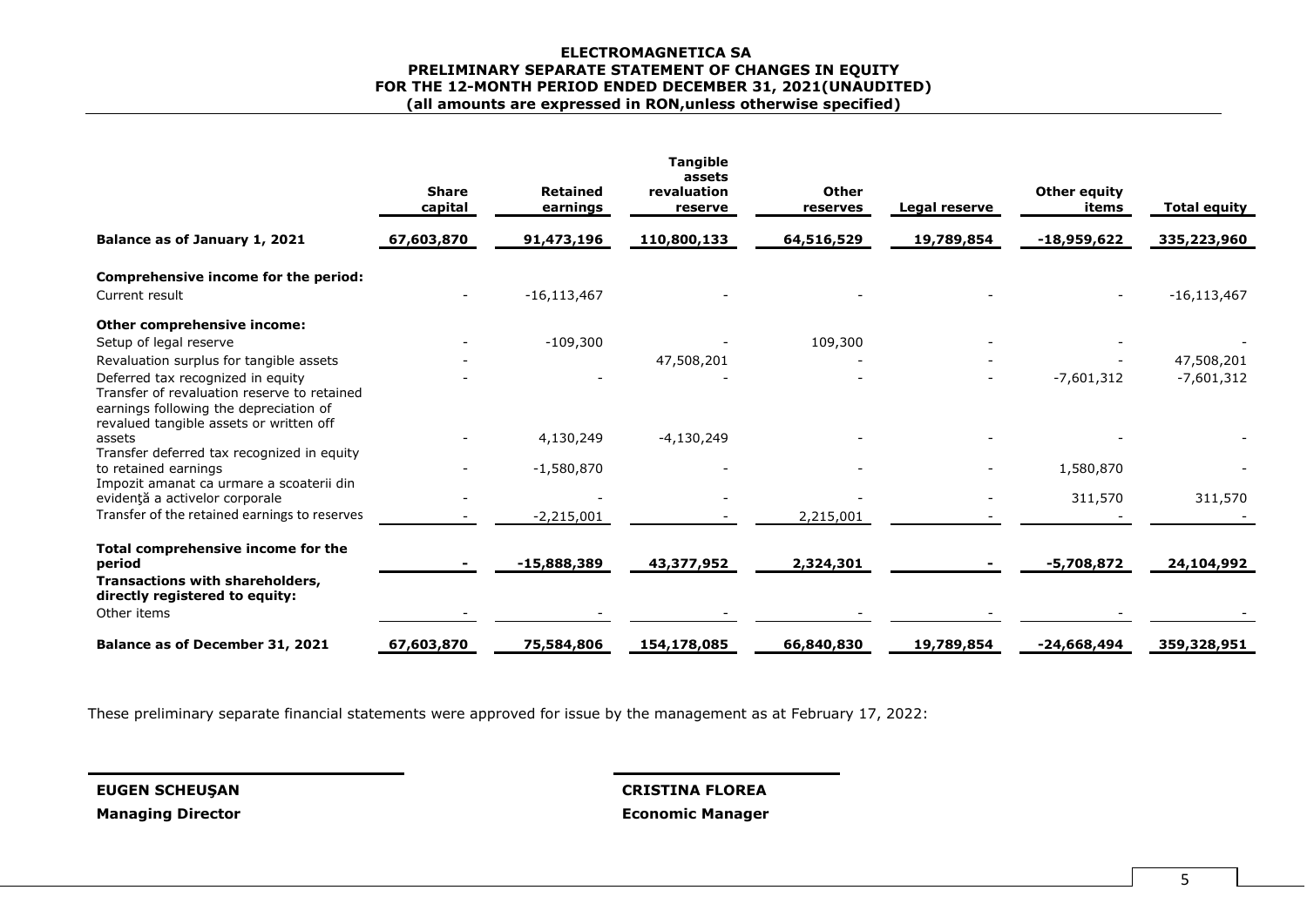#### **ELECTROMAGNETICA SA PRELIMINARY SEPARATE STATEMENT OF CHANGES IN EQUITY FOR THE 12-MONTH PERIOD ENDED DECEMBER 31, 2021(UNAUDITED) (all amounts are expressed in RON,unless otherwise specified)**

|                                                                                                                                                                       | Share capital | <b>Retained</b><br>earnings | <b>Tangible</b><br>assets<br>revaluation<br>reserve | Other<br>reserves | Legal reserve | Other equity<br>items | <b>Total equity</b> |
|-----------------------------------------------------------------------------------------------------------------------------------------------------------------------|---------------|-----------------------------|-----------------------------------------------------|-------------------|---------------|-----------------------|---------------------|
| Balance as of January 1, 2020                                                                                                                                         | 67,603,870    | 91,301,725                  | 113,135,988                                         | 62,841,298        | 19,680,554    | (18,959,960)          | 335,603,476         |
| Comprehensive income for the period:                                                                                                                                  |               |                             |                                                     |                   |               |                       |                     |
| Profit of the period<br>Other comprehensive income:                                                                                                                   |               | 2,324,301                   |                                                     |                   |               |                       | 2,324,301           |
| Setup of legal reserve                                                                                                                                                |               | (249,060)                   |                                                     | 139,760           | 109,300       |                       |                     |
| Deferred tax recognized in equity<br>Transfer of revaluation reserve to retained<br>earnings following the depreciation of<br>revalued tangible assets or written off |               |                             |                                                     |                   |               | 338                   | 338                 |
| assets<br>Transfer of the retained earnings to                                                                                                                        |               | 2,335,856                   | (2,335,856)                                         |                   |               |                       |                     |
| reserves                                                                                                                                                              |               | (1,535,471)                 |                                                     | 1,535,471         |               |                       |                     |
| Total comprehensive income for the period                                                                                                                             |               | 2,875,626                   | (2,335,856)                                         | 1,675,231         | 109,300       | 338                   | 2,324,639           |
| Transactions with shareholders, directly<br>registered to equity                                                                                                      |               |                             |                                                     |                   |               |                       |                     |
| Dividends distributed<br>Other items                                                                                                                                  |               | (2,704,155)                 |                                                     |                   |               |                       | (2,704,155)         |
| Balance as of December 31, 2020                                                                                                                                       | 67,603,870    | 91,473,196                  | 110,800,133                                         | 64,516,529        | 19,789,854    | (18,959,622)          | 335,223,960         |

These preliminary separate financial statements were approved for issue by the management as at February 17, 2022:

**EUGEN SCHEUŞAN CRISTINA FLOREA Managing Director Economic Manager**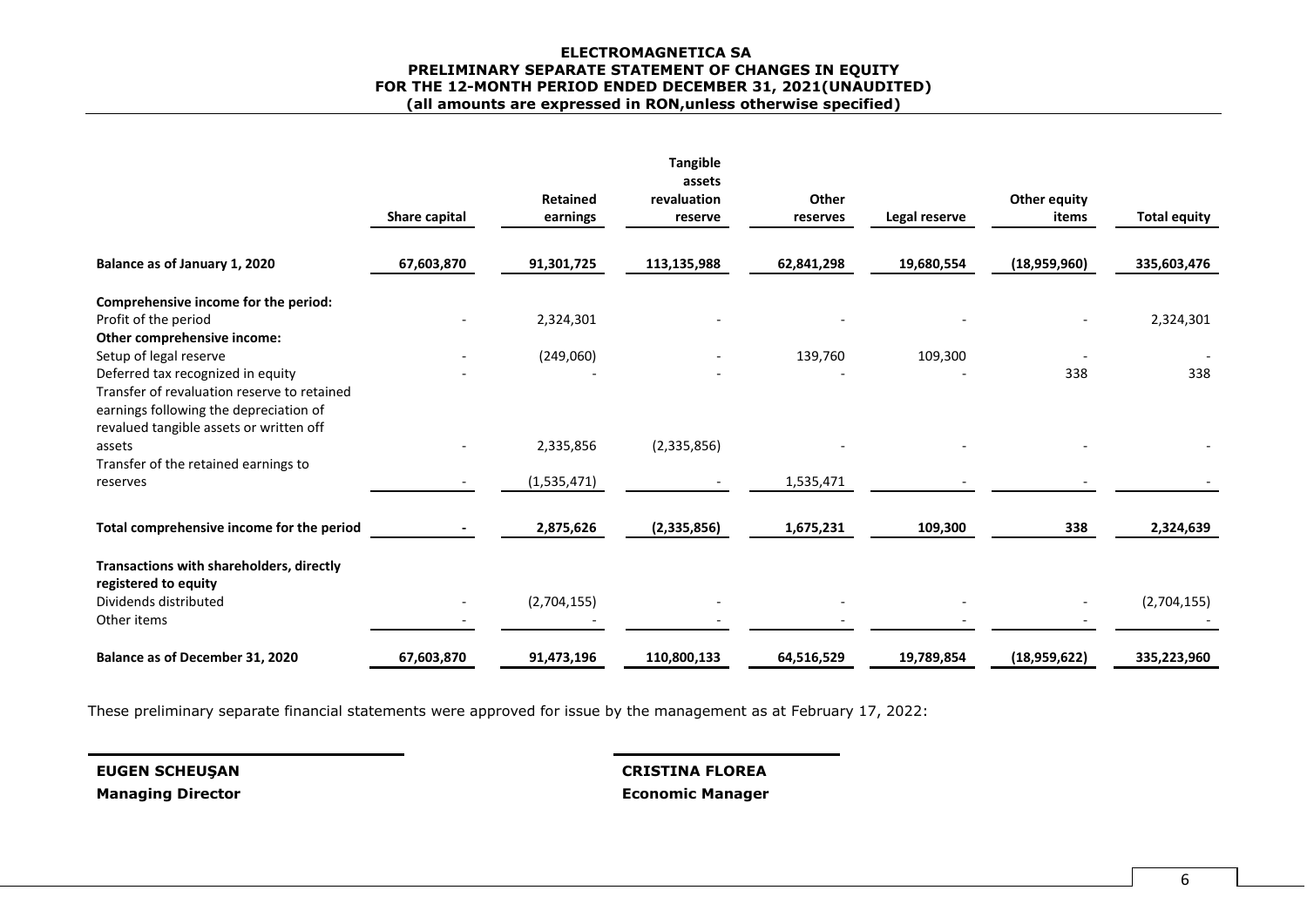# **1. GENERAL INFORMATION**

Electromagnetica S.A.( "the Company" or "Electromagnetica") is a joint stock company set up in 1930 and it carries out business in several areas of which the most important are:

- The activities related to energy efficiency (production of LED lighting fittings, systems and solutions of LED lighting)
- Rental of office and industrial spaces, lands and utility services;
- Production of electricity from renewable sources (in micro-hydropower plants) and electricity supply.

The shares of Electromagnetica S.A. are traded on Bucharest Stock Exchange under "ELMA" symbol. The registered office and administrative headquarters of the Company are located in Bucharest, district 5, 266-268 Calea Rahovei Street.

# **2. BASIS OF REPORT PREPARATION**

The financial statements are prepared in accordance with the Order no. 2844/2016 of the Ministry of Public Finance, which are compliant with the International Financial Reporting Standards (IFRS) adopted by the European Union. The functional and presentational currency is the Romanian Leu (RON).

The financial information for December,31 2021 was neither audited, nor subject to review by an external auditor.

# **3. MAIN ACCOUNTING POLICIES**

This separate annual preliminary report has used the same accounting policies and calculation methods as those applied in the preparation of the Company's individual financial statements on 31 December 2020, except for the adoption of the new standards in force as of 1 January 2021.The Company has not adopted any other standard, interpretation or amendment that was issued but not yet effective.

Standards and amendments adopted by the Company:

- **Amendments to IFRS 9 "Financial Instruments", IAS 39 "Financial Instruments: Recognition and Measurement", IFRS 7 "Financial Instruments: Disclosures", IFRS 4 "Insurance Contracts" and IFRS 16 "Leases"** - Interest Rate Benchmark Reform — Phase 2 adopted by the EU on 13 January 2021 (effective for annual periods beginning on or after 1 January 2021);
- **Amendments to IFRS 16 "Leases" - Covid-19-**Related Rent Concessions beyond 30 June 2021 adopted by the EU on 30 August 2021 (effective from 1 April 2021 for financial years starting, at the latest, on or after 1 January 2021).

The adoption of amendments to the existing standards has not led to any material changes in the Company financial statements.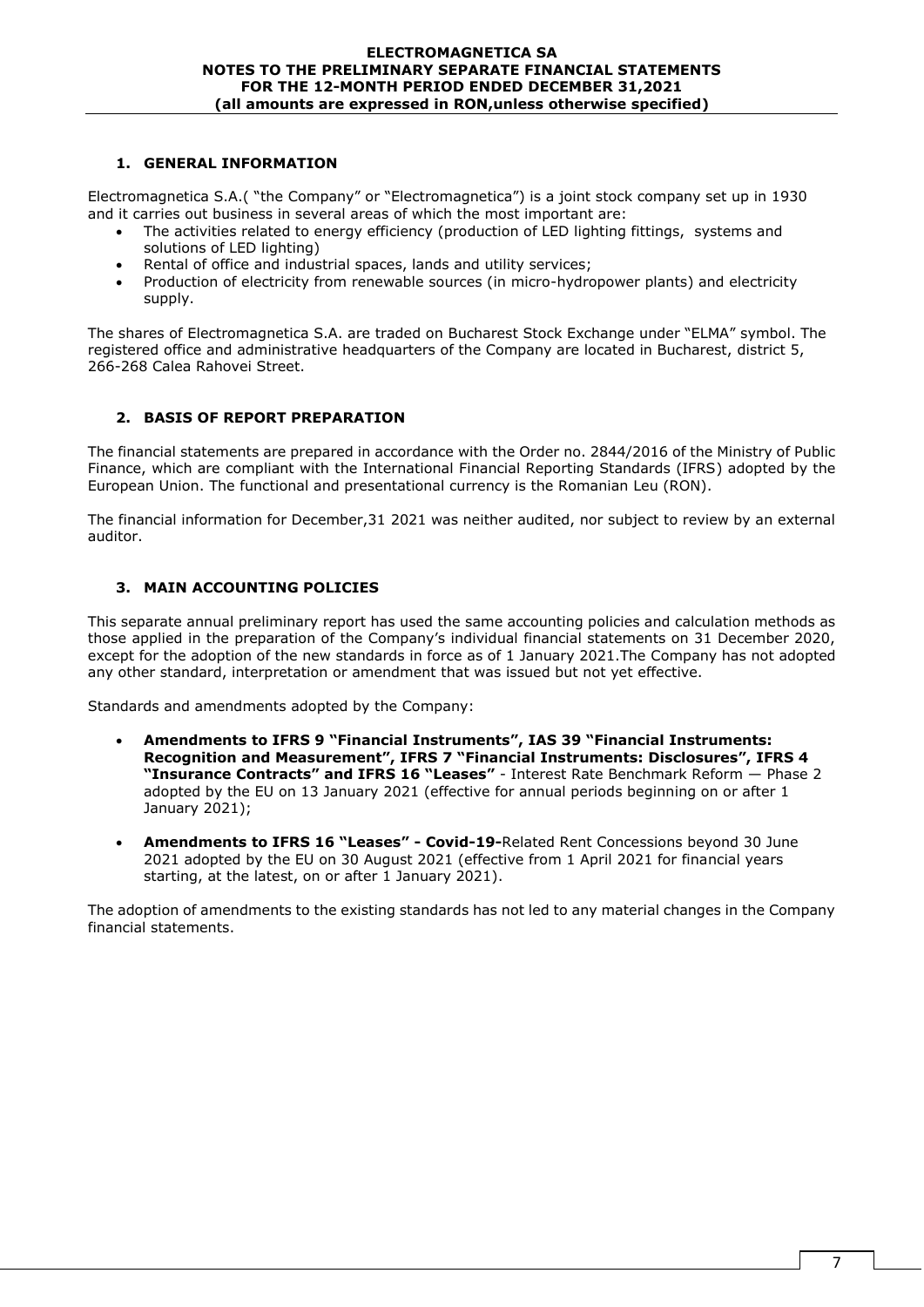# **4. EXPLANATORY NOTES**

# **4.1. Preliminary separate profit and loss statement**

### **Revenues from sales**

| 04 2021                  | 04 20 20                 |                                                                                | <b>Year 2021</b>           | <b>Year 2020</b>          |
|--------------------------|--------------------------|--------------------------------------------------------------------------------|----------------------------|---------------------------|
| 27,748,214<br>37,050,934 | 27,270,207<br>43,027,844 | Revenues from unlicensed<br>activities<br>Revenues from licensed<br>activities | 103,741,405<br>237,004,488 | 90,662,870<br>192,488,860 |
| 64,799,148               | 70,298,051               |                                                                                | 340,745,893                | 283,151,730               |

The Company's turnover in 2021 increased by 20% compared to the previuos year, mainly due to the increase of the electricity supply activity.

In the last quarter of 2021, the decrease of the revenues of the energy supply activity by 14% compared to the same period of the previous year led to a reduction of 8% of the total revenues compared to the similar period of last year.

Also, the Company obtained in Q4 a profit of RON 4,584,429 which contributed to the reduction of the cumulative loss until September 30, 2021, thus on December 31, 2021 we estimate a loss of RON 16,113,467.

The year 2021 was marked both by the crisis generated by the Covid-19 pandemic, and by the unexpected crisis in the energy field that also affected our Society.

# **4.2. Preliminary separate statement of financial position**

# **Non-current assets**

*Tangible fixed assets* (Property, plant and equipment) increased by 16% compared to the end of 2020, mainly due to the periodic valuation of assets, the highest values being registered in group 1 of fixed assets - construction and land.

*Investment property* increased by 32% compared to December 31, 2020. The added value was also due to the revaluation process.

*Intangible assets* decreased by 51% compared to the end of 2020 due to the amortization of the period.

*Other fixed assets*, mainly represented by receivables with a collection term of more than one year, decreased by 27% compared to December 31, 2020.

# **Current assets**

*Current assets* remained at a level similar to that recorded on December 31, 2020.

*Inventories* increased by 35% compared to the beginning of the year both in terms of quantity and value. The increase in value is related to the purchase prices of raw materials, materials and related transport, which increased several times during 2021. On the other hand, the quantitative increase was imposed by the need to establish buffer stocks because delivery times from suppliers have grown considerably up to six months.